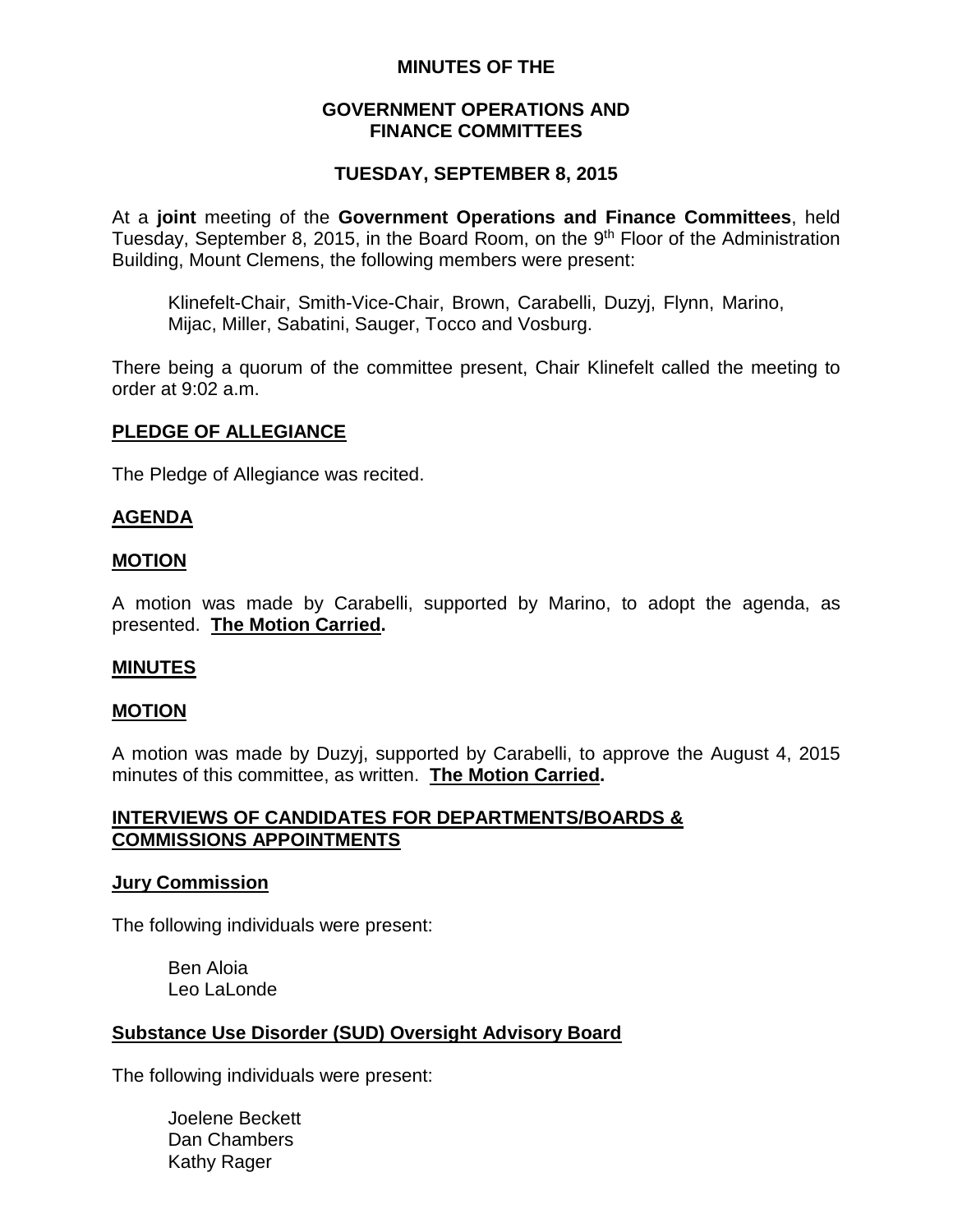The following individuals were unable to attend:

Barry Gross Nicholas Sage Ryan Zemke

Chair Klinefelt stated that the appointments will be made at the September  $10<sup>th</sup>$  Full Board meeting.

# **APPROVE CONTRACT WITH XEROX CORPORATION FOR LAND RECORDS INDEXING SERVICES/CLERK/REGISTER OF DEEDS**

Carmella Sabaugh, County Clerk/Register of Deeds, and Craig Jones, Chief Deputy Register, were present and provided a brief overview of the contract.

# **MOTION**

A motion was made by Miller, supported by Marino, to forward to the Finance Committee a recommendation to authorize the Clerk/Register of Deeds contract with Xerox Corporation to continue to index land records, for five years, at a rate reduction of \$0.045 per document for a per document cost of \$1.455, for an approximate annual cost of \$223,608; funds are available in the Register of Deeds Technology Fund. **The Motion Carried.**

# **ANNUAL UPDATE FROM MICHIGAN ASSOCIATION OF COUNTIES (MAC)**

Steve Currie, Deputy Director, and Dana Gill, Director of Legislative Affairs, were present. Mr. Currie commented on current legislation pertaining to road funding, noting MAC's position of supporting new revenue. He spoke about issues they are currently working on, which include DDA and TIFA reforms and the "dark stores" property tax technique.

Ms. Gill commented on some of the issue areas that she covers, which includes prison and parole reform legislation that might be coming in the fall and pending legislation to change the age where individuals can be tried as adults.

The following commissioners spoke: Sauger, Brown and Klinefelt.

# **EXECUTIVE SESSION TO DISCUSS PENDING LITIGATION**

Chair Klinefelt requested moving Executive Session to the end of the meeting. There were no objections.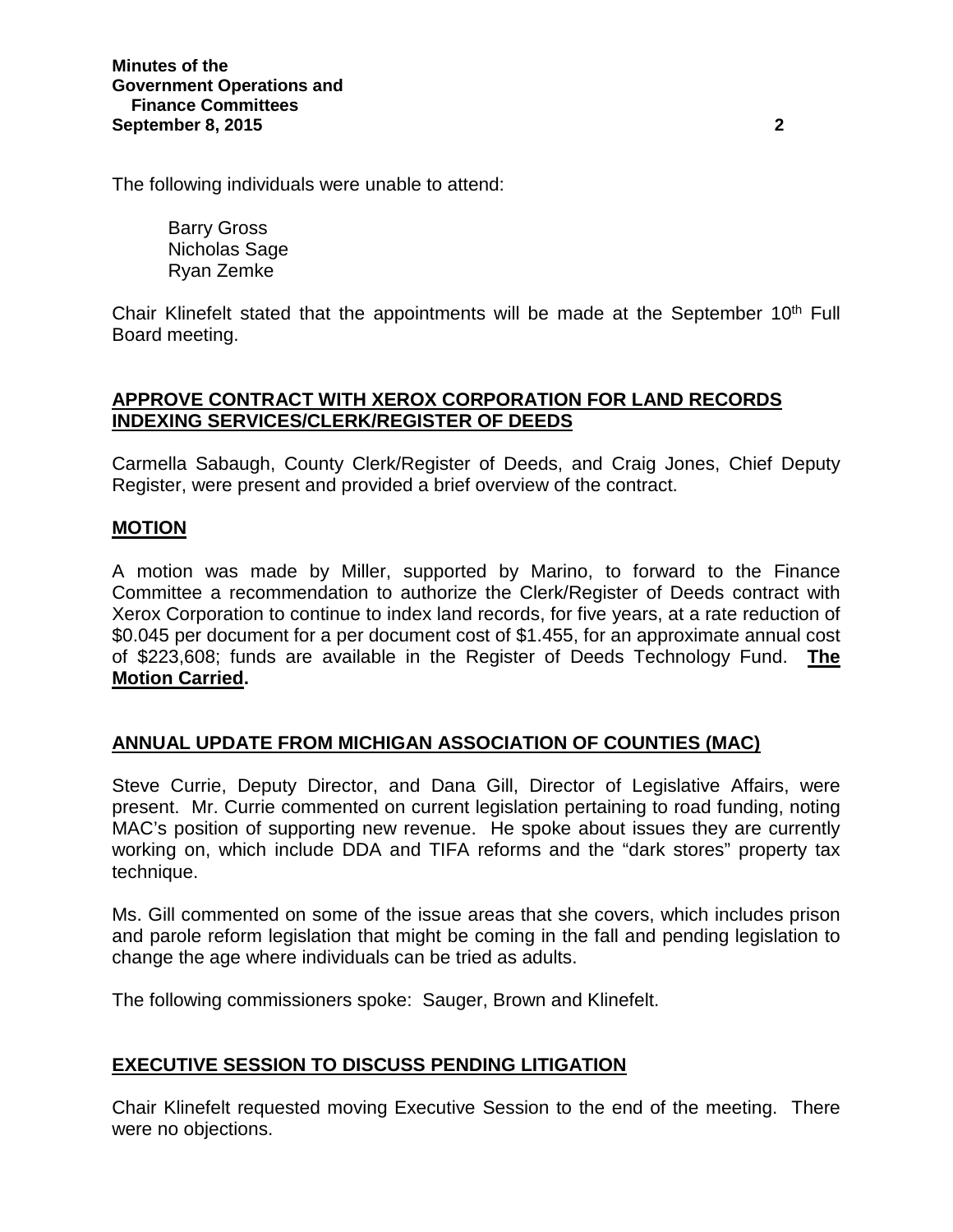# **Finance**

Chair Miller began chairing the Finance Committee portion of the meeting.

Board Chair Flynn summarized the information that was sent to commissioners, department heads and elected officials pertaining to the proposed budget review procedures.

# **CORRESPONDENCE**

### **MOTION**

A motion was made by Carabelli, supported by Marino, to receive and file the following correspondence:

- a) Prosecutor's Office 2014 Filings to State of Michigan of Asset Forfeiture Funds;
- b) Community Mental Health's Memo Responding to Follow-up Questions from 8-19-15 Finance Committee Meeting;
- c) 2014-15 Road Construction Project List/Department of Roads;
- d) Sheriff's Office Memo Regarding Body Cameras and Data Storage;
- e) Internal Services Expenditure Category Details from 2013-2018;
- f) General Liability Insurance Fund Revenue and Expenses from 2005 to 2016 and
- g) Office of Substance Abuse's Memo Regarding Resources for Other County Departments.

The following commissioner spoke: Sabatini.

Chair Miller called for a vote on the motion and **The Motion Carried.**

Chief Circuit Court Judge James Biernat spoke about the budget amendment for Juvenile Court.

Prosecutor Eric Smith summarized his budget amendments that were outlined in a September 3<sup>rd</sup> letter.

The following commissioners spoke: Vosburg, Brown, Duzyj, Sabatini, Tocco and Klinefelt.

# **UPDATE ON MACOMB CONSERVATION DISTRICT AND ST. CLAIR/SANILAC CONSERVATION DISTRICT CONTRACT**

Jill Smith, Assistant Corporation Counsel, spoke about the legalities of a partnership between the two districts and outlined the terms of the proposed agreement.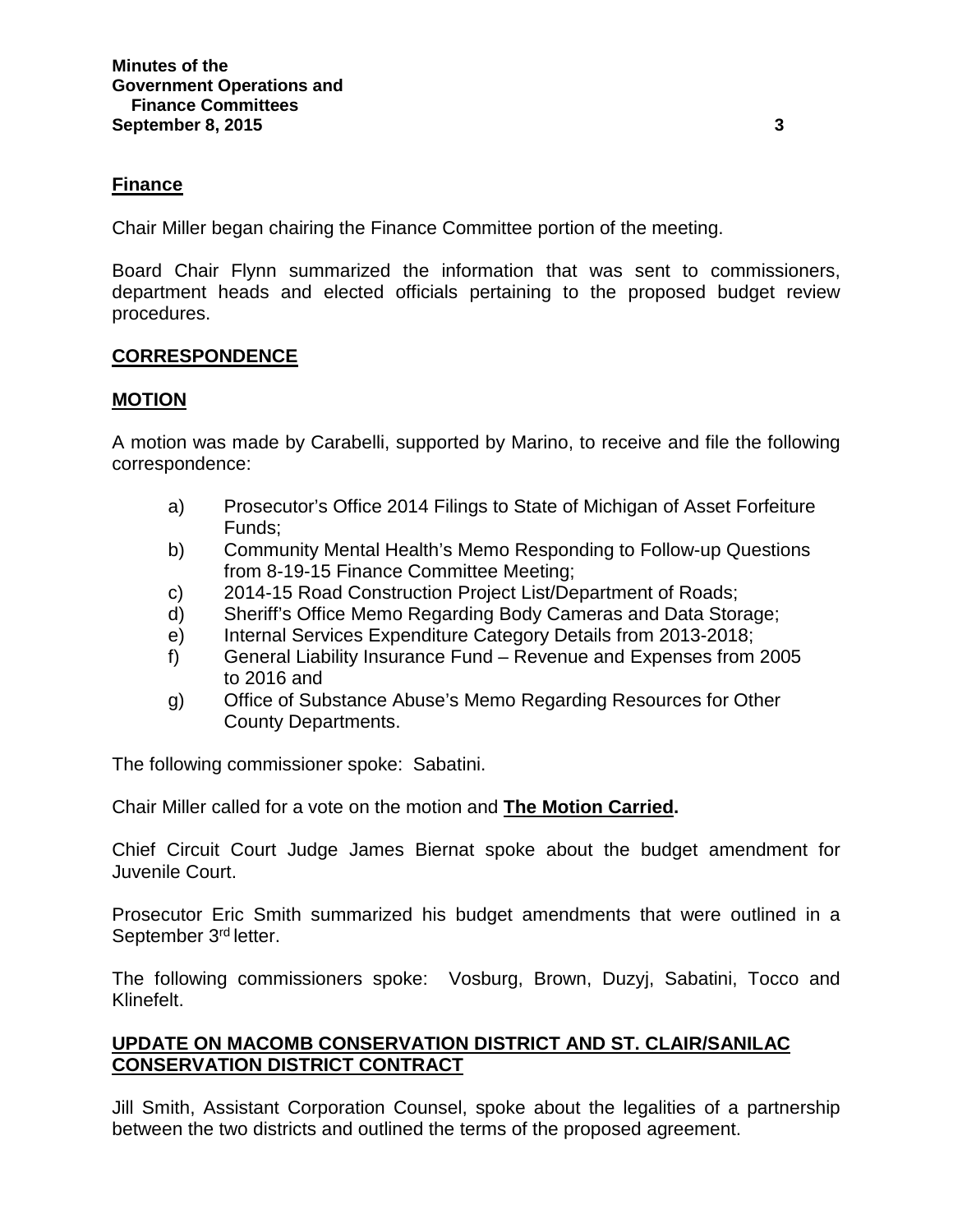Also present was Joe Katz from the Sanilac Conservation District.

The following commissioners spoke: Vosburg, Carabelli and Brown.

# **MOTION**

A motion was made by Carabelli, supported by Brown, to receive and file the update provided by Jill Smith. **The Motion Carried.**

Chair Miller offered an opportunity for Finance Director Steve Smigiel and Deputy Executive Mark Deldin to speak on the budget.

Mr. Smigiel commented on vacant positions and the seven percent turnover factor that is built into the budget, and the insurance bonus and its actual impact to the budget.

The following commissioner spoke: Sabatini.

# **DISCUSSION ON BUDGET AMENDMENTS**

### **COMMITTEE RECOMMENDATION – MOTION**

A motion was made by Flynn, supported by Brown, to recommend that the Board of Commissioners adopt the FY 2016 Comprehensive General Appropriations Ordinance as recommended by the Board Chair; further, a copy of this Board of Commissioners' action is directed to be delivered forthwith to the Office of the County Executive.

The following commissioners spoke: Klinefelt and Flynn.

### **AMENDMENT**

A motion was made by Flynn, supported by Brown, to amend the ordinance and insert the Board Chair's budget amendment recommendations (Document #2) in Section 4, Subsection C (page 2 of 3).

The following commissioners spoke: Sabatini, Klinefelt and Brown.

Commissioner Vosburg requested addressing the budget amendment recommendations individually.

Chair Miller recessed the meeting from 10:28-10:31 a.m.

Commissioners Flynn and Brown withdrew their amendment motion in order to review the amendments individually.

Chair Miller called for a vote on the motion to adopt the ordinance and **THE MOTION CARRIED.**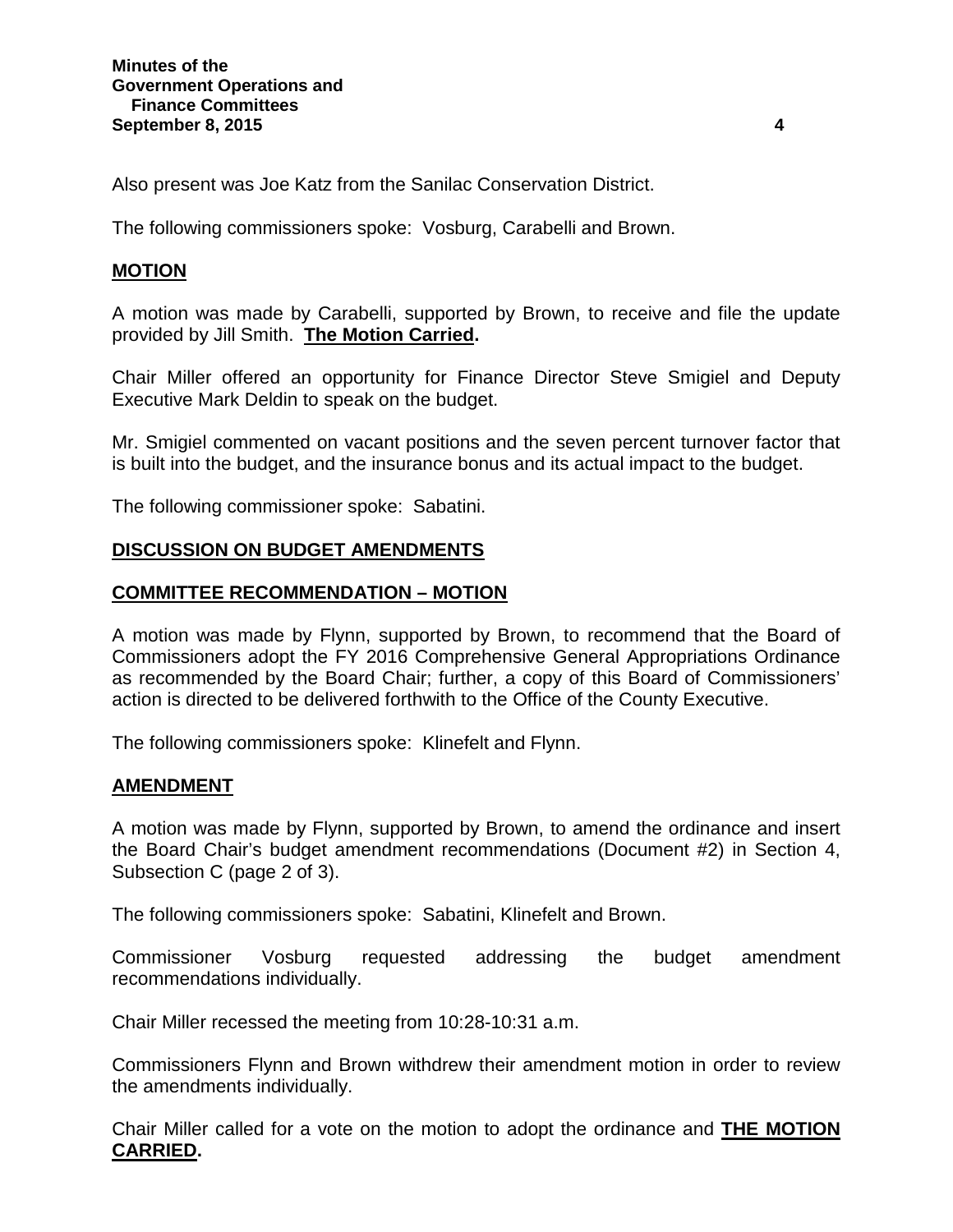### **Document #2, FY 2016 Board Chair Recommended Budget Amendments**

#### **MOTION**

A motion was made by Carabelli, supported by Flynn, to amend the ordinance and adopt pages 1 and 2 (cuts) of Document #2, FY 2016 Board Chair Recommended Budget Amendments.

### **AMENDMENT**

A motion was made by Sabatini, supported by Marino, to amend #3 and change amount from \$250,000 to \$50,000 for the HR/LR Compensation and Classification System Study.

The following commissioners spoke: Flynn, Smith, Sabatini, Klinefelt, Marino and Miller.

A roll call vote was taken on the amendment as follows:

Voting yes were Brown, Carabelli, Marino, Sabatini and Vosburg. There were 5 "Yes" votes.

Voting no were Duzyj, Flynn, Klinefelt, Miller, Mijac, Sauger and Smith. There were 7 "No" votes.

#### **The Amendment was Defeated.**

Chair Miller called for a vote on the motion to adopt pages 1 and 2 of the budget amendments and **The Motion Carried.**

#### **MOTION**

A motion was made by Flynn, supported by Mijac, to amend the ordinance and adopt Items #8, 9, 10, 11, 12 and 13 on pages 3 and 4 (cuts) of Document #2, FY 2016 Board Chair Recommended Budget Amendments. **The Motion Carried with Brown, Carabelli, Marino, Sabatini and Vosburg voting "No."**

#### **Document #3, Chair Recs in Amendment Format, with Legislative Intent Included**

#### **MOTION**

A motion was made by Flynn, supported by Mijac, to amend the ordinance and approve a new subsection 4.E, as outlined in Document #3, with the exception of #1. **The Motion Carried with Carabelli, Marino, Sabatini and Vosburg voting "No."**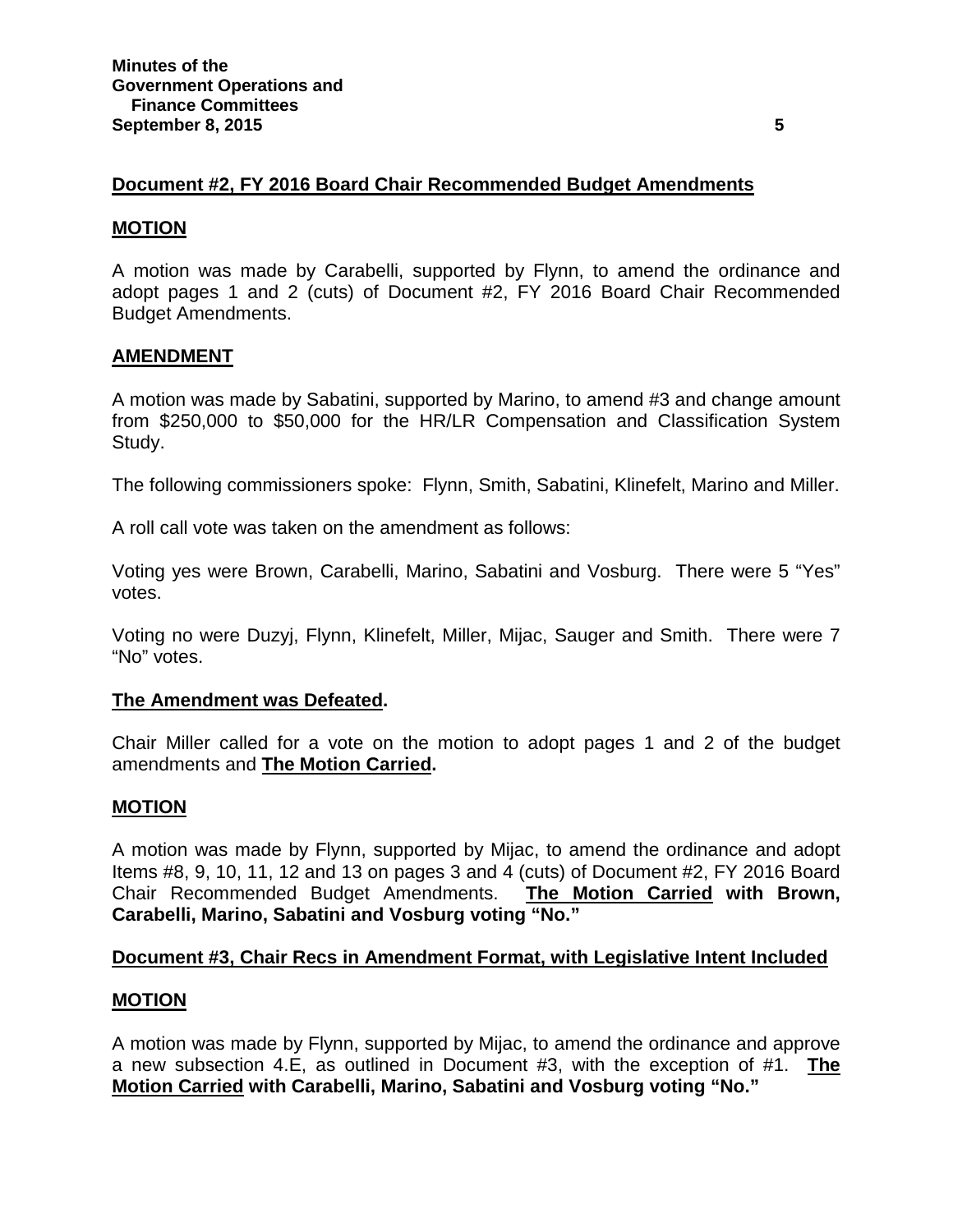# **Document #4, Corrections/Housekeeping Items**

#### **MOTION**

A motion was made by Flynn, supported by Sauger, to amend the ordinance and approve Document #4. **The Motion Carried.**

### **Document #5, Proposed Commissioner Amendments**

#### **MOTION**

A motion was made by Vosburg, supported by Marino, to amend the ordinance and approve Document #5, which adds a new subsection 4.F.

The following commissioner spoke: Vosburg.

Commissioner Marino requested a friendly amendment to add 527 organizations in subsection 2 under F, if permissible. That was accepted by the maker of the motion.

The following commissioners spoke: Carabelli, Klinefelt and Marino.

Chair Miller called for a vote on the motion and **The Motion Carried with Duzyj, Klinefelt and Sauger voting "No."**

Government Operations Committee Chair Klinefelt chaired the meeting.

### **EXECUTIVE SESSION TO DISCUSS PENDING LITIGATION**

#### **MOTION**

A motion was made by Duzyj, supported by Sabatini, to enter into Executive Session for the purpose of discussing pending litigation.

A roll call vote was taken as follows:

Voting Yes were Brown, Carabelli, Duzyj, Flynn, Klinefelt, Marino, Mijac, Miller, Sabatini, Sauger, Smith and Vosburg. There were 12 "Yes" votes.

### **The Motion Carried.**

In accordance with the motion, committee entered Executive Session at 11:16 a.m., with it concluding at 11:29 a.m.